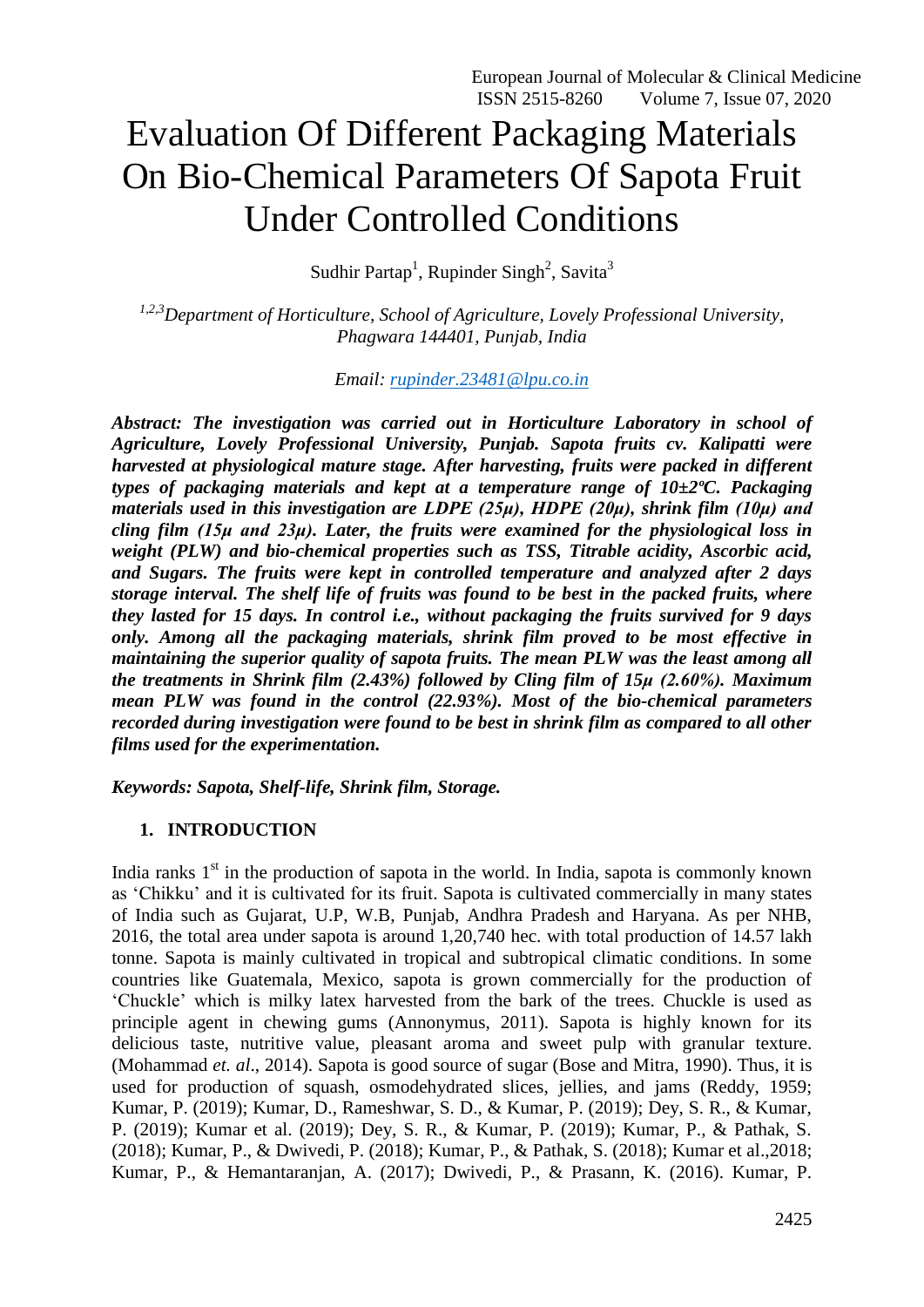(2014); Kumar, P. (2013); Kumar et al. (2013); Prasann, K. (2012); Kumar et al. (2011); Kumar et al. (2014).

Kalipatti cv. sapota having oval shape with mild and sweet fragment was chosen for the present examination because of its great quality and acceptability. It can be consumed as table fruit or can be processed for making various products like wine, dry sapota, etc. (Aradhya and Policegourd, 2016). Sapota is highly perishable fruit and climacteric in nature, thus after harvesting it exhibits sudden raise in respiration (Chundawat, 1998). There is excess post-harvest loss in sapota which is around 20-30 percent (Salunkhe and Desai, 1984). And this loss extends to 30-35 percent in India because of improper storage, transportation, packaging, harvesting and distribution (Khurana, and Kanawjia, 2006).

Modified packaging and Controlled atmosphere storage can help in increasing the postharvest life of fruits (Baldwin *et al*., 1995). Possibly storage life can only be increased by lowering respiration rate and transpiration rate, along with proper check of the microbial infection in fruits. Shelf life of fruits can be increased by using polythene bags and proper ventilation. Kariyanna and Reddy (1993) concluded that shelf life increases because of accumulation of carbon dioxide within cover and its preservation effect. By checking respiration rate and microbial activity, storage life can be extended. Thus, a study was conducted to find the best packaging material for better quality and shelf life of sapota fruit.

#### **2. MATERIALS AND METHODS**

The investigation was carried out at horticulture laboratory of Lovely Professional University, Phagwara Punjab, in June, 2017. Physiological mature fruits were harvested from the plants by using secateurs and transported to the Horticulture laboratory, LPU. From the harvested fruits uniform fruits were sorted on basis of physical appearance. Mechanically damaged and blemished fruits were rejected for the investigation. Harvesting was done during the month of June. Harvested fruits were pre-cooled under fan. Then, the fruits were washed under running tap water and kept for drying in shade. After complete drying, fruits were packed in the packaging materials. The packaging films used in this experimentation were purchased from Ludhiana commercial market. The materials include LDPE (25 micron), HDPE (20 micron), Shrink film (10 micron) and Cling film (15 & 23 micron) was used as a packaging material.

This investigation was laid out in Completely Randomized Design (CRD). In each treatment 18 fruits were selected and packed. The packed fruits and unpacked control were kept in the controlled temperature. Observations were taken after 2 days of storage interval up to 18 days.

There are total 6 treatments taken under observation for investigation. Each treatment was replicated three times. Details of treatments are:  $T_0$  (Control),  $T_1$  (LDPE of 25 $\mu$ ),  $T_2$  (HDPE of 20 $\mu$ ), T<sub>3</sub> (Shrink film of 10 $\mu$ ), T<sub>4</sub> (Cling film of 15 $\mu$ ), T<sub>5</sub> (Cling film of 23 $\mu$ ). Randomly selected fruits in each treatment of the experimentation were used for assessing the shelf life and chemical parameters of fruits. The bio-chemical parameters recorded during the investigation are: TSS (Total Soluble Solids) which was evaluated by use of refractometer (Erma, Japan) and expressed as ºBrix, Ascorbic Acid (mg/100g), Titratable acidity (%), Total Sugars, Reducing sugars, Non-reducing sugars, TSS Acid ratio and Sugar Acid. Total sugar and reducing sugar were evaluated by method which was set out by Mazumdar and Majumder (2003). The ascorbic acid and acidity were estimated by a method given by Rangana (1979). The comparisons were made at C.D at 5% level of significance.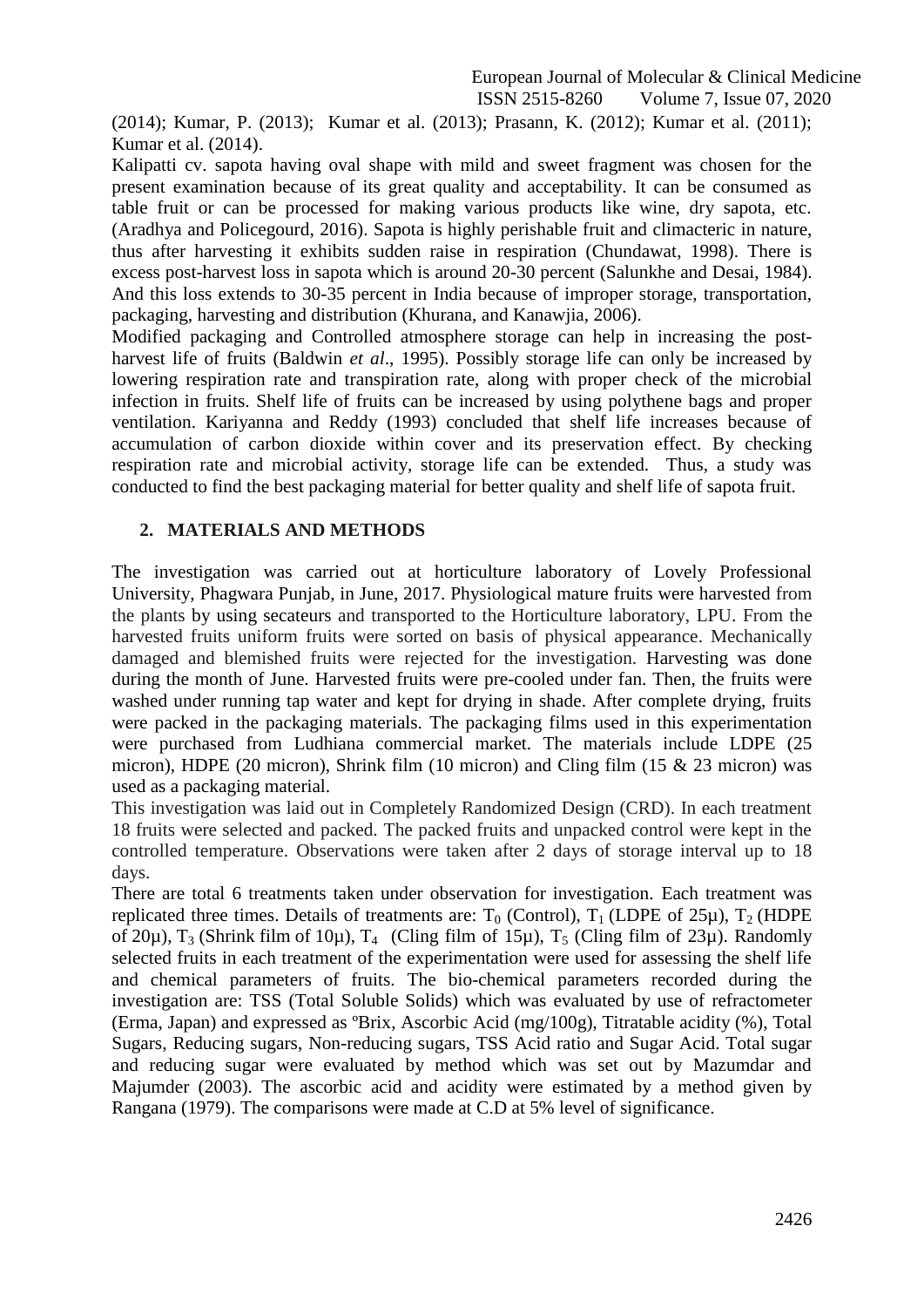#### **3. RESULTS AND DISCUSSION**

Maximum mean of TSS was recorded in  $T_4$  which was 19.40%, followed by  $T_5$  (19.10%) and minimum value was recorded in  $T_0$  (7.87%), among treatments. In general, total soluble solids of sapota increases with increasing period of storage but after few days of storage it starts decreasing. Maximum mean TSS  $(20.00%)$  was observed on 6<sup>th</sup> days of storage and minimum (14.32%) TSS was observed on  $15<sup>th</sup>$  day. Increase in TSS of fruits up to 9th day of storage was correlated with the increase in physiological loss in weight and then started decreasing up to 15th day of storage due to utilization of sugars in respiration. Table 1 represents the Total soluble solids (TSS) of sapota fruits under various treatments. These results are in conformity with the previous findings of Panwar (1980) in ber. This might be due to the lesser PLW and slow conversion of starch into sugars.The findings are in with agreement with the earlier reports of Venkatesha and Reddy (1994) in guava and Meena *et al.* (2009) in ber.

| <b>Treatments</b>                 | After 3      | After 6 | $\mathbf{u}$<br>After 9 | <b>After</b> | <b>After</b> | <b>Mean</b>  |
|-----------------------------------|--------------|---------|-------------------------|--------------|--------------|--------------|
| (Packaging                        | days         | days    | days                    | 12 days      | 15 days      | (Treatments) |
| <b>Materials</b> )                |              |         |                         |              |              |              |
| Control                           | 18.24        | 21.10   | 0.00                    | 0.00         | 0.00         | 7.87         |
| LDPE of $25\mu$                   | 17.61        | 19.44   | 20.79                   | 18.29        | 16.28        | 18.48        |
| HDPE of 20µ                       | 17.79        | 19.72   | 20.94                   | 18.04        | 17.51        | 18.80        |
| Shrink<br>of<br>film              | 17.51        | 19.57   | 20.41                   | 18.37        | 16.40        | 18.44        |
| $10\mu$                           |              |         |                         |              |              |              |
| Cling film of $15\mu$             | 18.10        | 20.21   | 21.37                   | 19.23        | 18.08        | 19.40        |
| Cling film of $23\mu$             | 17.84        | 19.97   | 21.12                   | 18.87        | 17.72        | 19.10        |
| (Storage<br><b>Mean</b>           | 17.84        | 20.00   | 17.43                   | 15.47        | 14.32        |              |
| duration)                         |              |         |                         |              |              |              |
| <b>Factors</b>                    | C.D. at $5%$ |         | SE(d)                   |              | SE(m)        |              |
| <b>Treatments</b>                 | 0.695        |         | 0.346                   |              | 0.245        |              |
| <b>Storage duration</b>           | 0.634        |         | 0.316                   |              | 0.224        |              |
| <b>Treatments</b><br>$\mathbf{x}$ | 1.553        |         | 0.775                   |              | 0.548        |              |
| <b>Storage duration</b>           |              |         |                         |              |              |              |

Table 1: Effect of various packaging material on TSS (ºBrix) on sapota var. Kalipatti during storage

Maximum mean value of titrable acidity was recorded in  $T_5$  (0.279%) followed by  $T_1$  $(0.255%)$  and minimum value was found in T<sub>0</sub> (0.129%). On 3rd day of storage, maximum value of acidity was  $0.283\%$  and minimum was  $0.146\%$  on  $15<sup>th</sup>$  day of storage. On  $3<sup>rd</sup>$  day of storage,  $T_0$  recorded maximum value 0.350%. While  $T_3$  recorded minimum value of 0.110% on 12th and 15th day of storage. Table-2 represents the values of titrable acidity during storage periods in various packaging materials. Generally, with increase in storage period, titrable acidity of sapota decreases irrespective to packaging materials used. This might be due to the increase in activity of enzyme invertase, which is responsible for the conversion of acid into sugars and due to the utilization of acids in metabolism. Results of titrable acidity are in conformity with reports of Yadav *et al*. (2010) in kinnow, and Damodaran *et al*. (2001) in sapota.

**Table 2: Effect of various packaging material on Titrable acidity (%) on sapota var. Kalipatti during storage**

| After 12   After 15   Mean<br>After 6   After<br>$\text{`fter}$ .<br>l Treatments |
|-----------------------------------------------------------------------------------|
|-----------------------------------------------------------------------------------|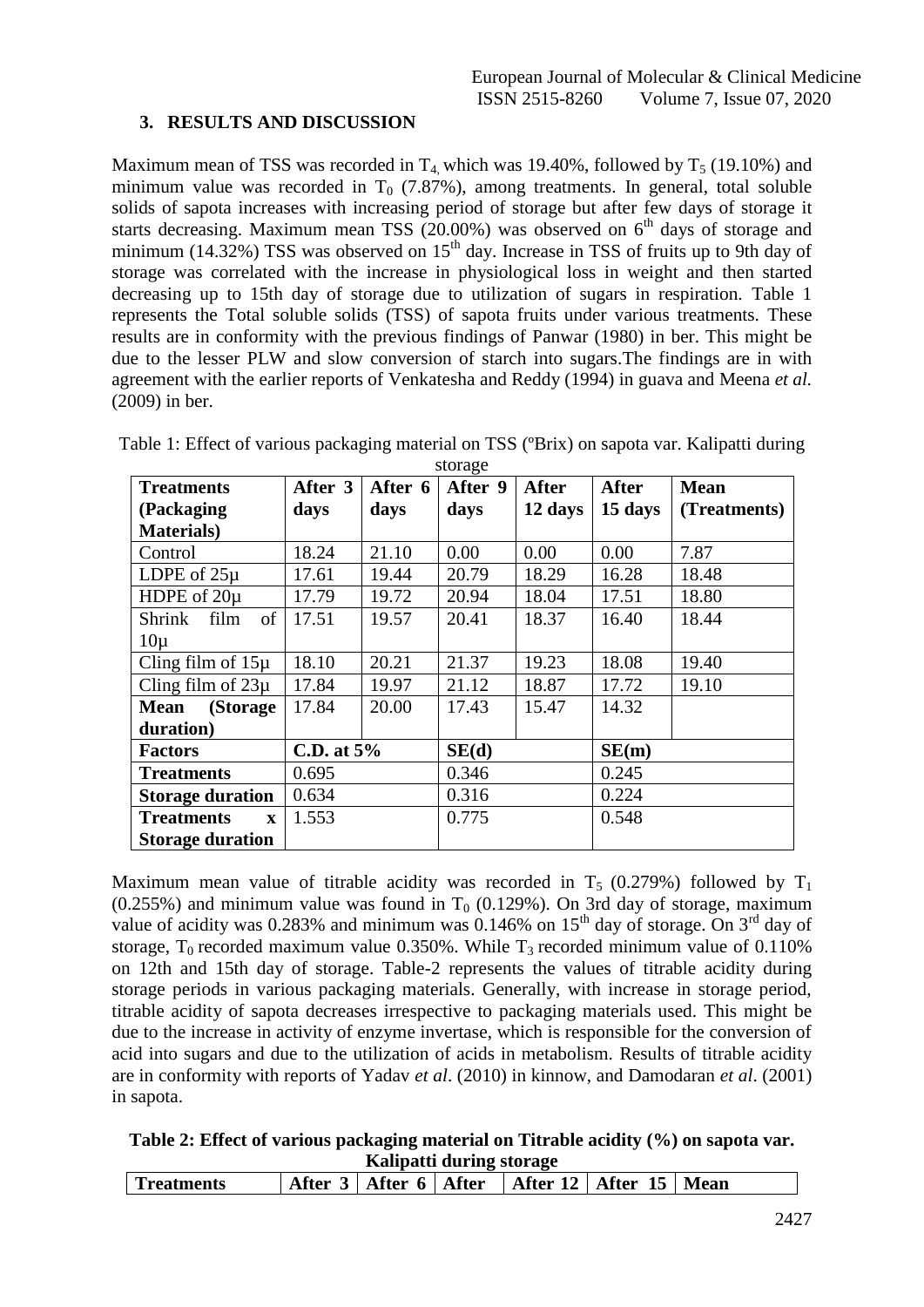| (Packaging                        | days         | days  | 9 days | days  | days  | (Treatments) |
|-----------------------------------|--------------|-------|--------|-------|-------|--------------|
| <b>Materials</b> )                |              |       |        |       |       |              |
| Control                           | 0.350        | 0.297 | 0.00   | 0.00  | 0.00  | 0.129        |
| LDPE of $25\mu$                   | 0.290        | 0.273 | 0.260  | 0.227 | 0.227 | 0.255        |
| HDPE of 20µ                       | 0.300        | 0.283 | 0.217  | 0.170 | 0.150 | 0.224        |
| <b>Shrink</b><br>film<br>of       | 0.180        | 0.140 | 0.127  | 0.110 | 0.110 | 0.133        |
| $10\mu$                           |              |       |        |       |       |              |
| Cling film of $15\mu$             | 0.240        | 0.220 | 0.180  | 0.170 | 0.150 | 0.192        |
| Cling film of $23\mu$             | 0.340        | 0.297 | 0.270  | 0.250 | 0.240 | 0.279        |
| (Storage<br><b>Mean</b>           | 0.283        | 0.252 | 0.176  | 0.154 | 0.146 |              |
| duration)                         |              |       |        |       |       |              |
| <b>Factors</b>                    | C.D. at $5%$ |       | SE(d)  |       | SE(m) |              |
| <b>Treatments</b>                 | 0.019        |       | 0.009  |       | 0.007 |              |
| <b>Storage duration</b>           | 0.017        |       | 0.009  |       | 0.006 |              |
| <b>Treatments</b><br>$\mathbf{x}$ | 0.042        |       | 0.021  |       | 0.015 |              |
| <b>Storage duration</b>           |              |       |        |       |       |              |

 $T_4$  recorded the highest mean value (10.52%) of vitamin C, followed by  $T_2$  (10.42%) and  $T_1$ (10.14%) and minimum mean value in  $T_0$  (3.22). In general, vitamin C of sapota decreases with increasing period of storage. Maximum vitamin C (11.76%) value was observed on  $3<sup>rd</sup>$ day of storage. While on  $15<sup>th</sup>$  day, minimum value (6.98%) was recorded. The maximum (14.01%) and minimum (7.86%) was recorded on 3rd and 15th of storage respectively. Table-3 represents the values of vitamin C of various treatments under packaging materials. Oxidation and irreversible conversion of L-ascorbic acid content to ascorbic acid content in the presence of enzyme ascorbinase might contribute to the reduction of ascorbic acid content. Higher retention of vitamin C content was observed in fruits wrapped by polyethylene of different thickness as compared to control due to the low physiological loss in weight accompanied by low respiration rate and transpirational losses. These findings are in agreement with those obtained by Venkatesha and Reddy (1994) in guava and Sudha *et al.* (2007) in sapota.

| <b>Treatments</b>                 | After 3      | After 6 | <b>After</b> | After 12 | After 15 | <b>Mean</b>  |
|-----------------------------------|--------------|---------|--------------|----------|----------|--------------|
| (Packaging)                       | days         | days    | 9 days       | days     | days     | (Treatments) |
| <b>Materials</b> )                |              |         |              |          |          |              |
| Control                           | 8.09         | 8.06    | 0.00         | 0.00     | 0.00     | 3.22         |
| LDPE of $25\mu$                   | 11.82        | 11.09   | 10.00        | 9.16     | 8.68     | 10.14        |
| HDPE of $20\mu$                   | 12.68        | 12.17   | 9.70         | 8.83     | 8.72     | 10.42        |
| of<br>Shrink<br>film              | 14.01        | 10.17   | 9.41         | 8.49     | 8.12     | 10.04        |
| $10\mu$                           |              |         |              |          |          |              |
| Cling film of $15\mu$             | 13.09        | 12.50   | 9.67         | 8.90     | 8.50     | 10.52        |
| Cling film of $23\mu$             | 10.83        | 10.83   | 9.41         | 9.17     | 7.86     | 9.62         |
| <b>Mean</b><br>(Storage           | 11.76        | 10.80   | 8.03         | 7.42     | 6.98     |              |
| duration)                         |              |         |              |          |          |              |
| <b>Factors</b>                    | C.D. at $5%$ |         | SE(d)        |          | SE(m)    |              |
| <b>Treatments</b>                 | 0.644        |         | 0.321        |          | 0.227    |              |
| <b>Storage duration</b>           | 0.588        |         | 0.293        |          | 0.207    |              |
| <b>Treatments</b><br>$\mathbf{x}$ | 1.439        |         | 0.718        |          | 0.508    |              |

Table 3: Effect of various packaging material on Vitamin C (mg/100 g) on sapota var. Kalipatti during storage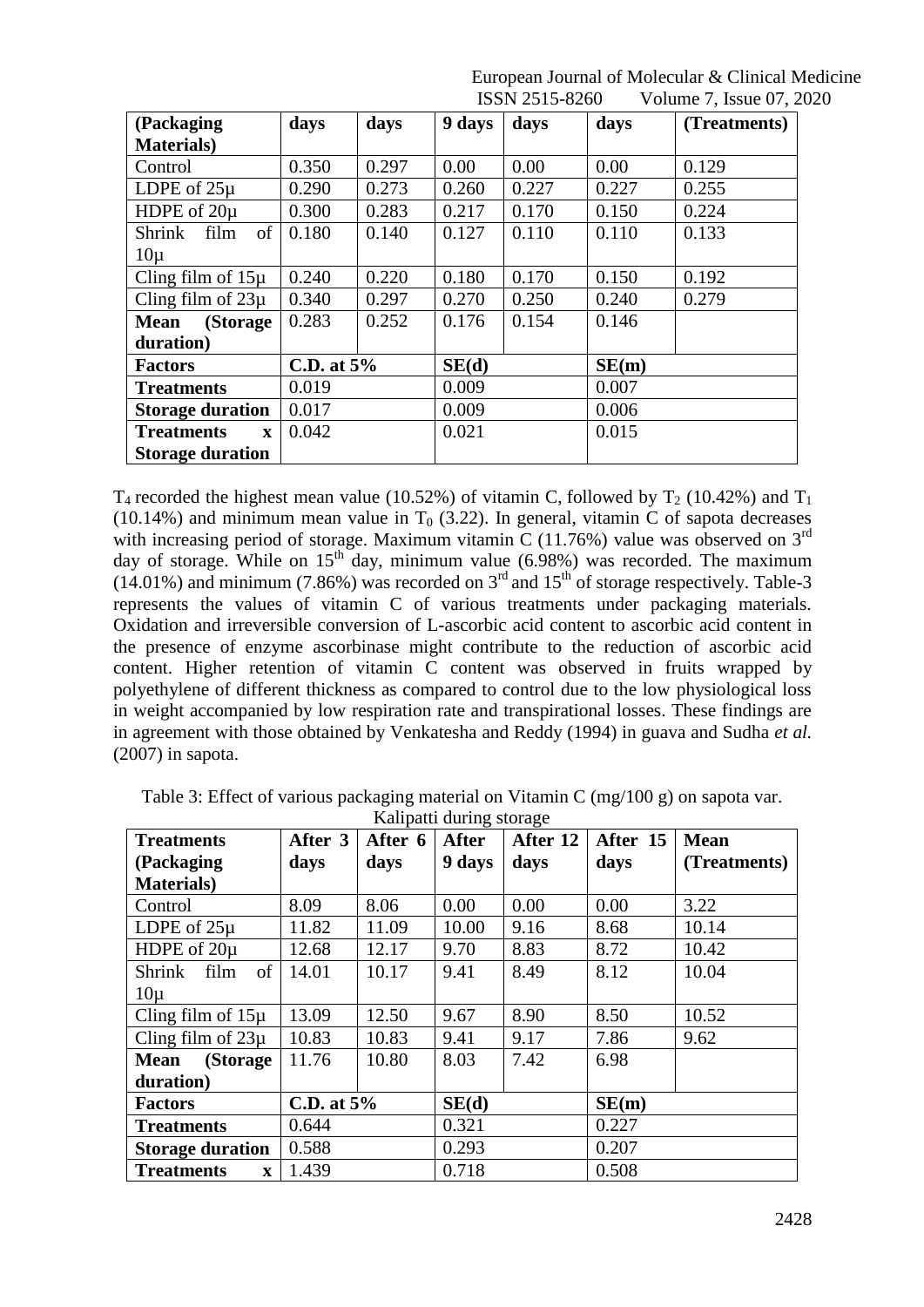|                  |                | European Journal of Molecular & Clinical Medicine |
|------------------|----------------|---------------------------------------------------|
|                  | ISSN 2515-8260 | Volume 7, Issue 07, 2020                          |
| Storage duration |                |                                                   |

Maximum mean value (141.34) of TSS:acid ratio was recorded in  $T_3$  followed by  $T_4$ (102.50), while,  $T_0$  recorded the minimum value (24.49). Generally, there is increase in TSS: acid ratio of sapota with increase in storage period, up to  $9<sup>th</sup>$  days but after that TSS:acid ratio decreases continuously in all the treatments with increasing storage period. Highest TSS:Acid ratio (87.70) was found on 9<sup>th</sup> days of storage and lowest TSS:Acid ratio (65.71) was found on  $3<sup>rd</sup>$  day. The ratio of TSS:acid of fruits increases or decreases according to the packaging materials or treatments with increasing period of storage. Table-4 represents the values of TSS:acid ratio of treatments. The increase in TSS: acid ratio with storage period has also been reported by Joubert (1970) in litchi and Navjot (2005) in peach during storage. Minimum TSS:Acid ratio was found in control and maximum TSS:Acid ratio was found in T3. This might be due to the higher TSS and lower acidity. These findings are in conformity with reports of Hussein *et al*. (2003) in apple.

**Table 4: Effect of various packaging material on TSS:Acid ratio on sapota var. Kalipatti during storage**

|                                   |              | <b>Ranpatu uuring storage</b> |              |          |          |              |
|-----------------------------------|--------------|-------------------------------|--------------|----------|----------|--------------|
| <b>Treatments</b>                 | After 3      | After 6                       | <b>After</b> | After 12 | After 15 | <b>Mean</b>  |
| (Packaging                        | days         | days                          | 9 days       | days     | days     | (Treatments) |
| <b>Materials</b> )                |              |                               |              |          |          |              |
| Control                           | 52.11        | 70.33                         | 0.00         | 0.00     | 0.00     | 24.49        |
| LDPE of $25\mu$                   | 60.73        | 69.43                         | 79.92        | 79.49    | 70.74    | 72.07        |
| HDPE of $20\mu$                   | 59.28        | 68.00                         | 95.18        | 106.11   | 109.44   | 87.60        |
| Shrink<br>of<br>film              | 97.29        | 150.47                        | 150.00       | 153.00   | 149.00   | 141.34       |
| $10\mu$                           |              |                               |              |          |          |              |
| Cling film of $15\mu$             | 72.40        | 87.88                         | 118.68       | 113.11   | 120.48   | 102.50       |
| Cling film of $23\mu$             | 52.48        | 68.83                         | 75.43        | 72.50    | 73.84    | 68.61        |
| <b>Mean</b><br>(Storage)          | 65.71        | 85.82                         | 87.70        | 87.37    | 87.24    |              |
| duration)                         |              |                               |              |          |          |              |
| <b>Factors</b>                    | C.D. at $5%$ |                               | SE(d)        |          | SE(m)    |              |
| <b>Treatments</b>                 | 0.694        |                               | 0.346        |          | 0.245    |              |
| <b>Storage duration</b>           | 0.634        |                               | 0.316        |          | 0.224    |              |
| <b>Treatments</b><br>$\mathbf{x}$ | 1.553        |                               | 0.774        |          | 0.548    |              |
| <b>Storage duration</b>           |              |                               |              |          |          |              |

Maximum mean value (12.32%) of total sugars was recorded in  $T_4$  which was on par with the value of T5 (12.10%), and  $T_0$  was observed with the minimum mean value (5.22%). Generally, there is increase in total sugars with increase in storage period up to 9 days but after that the total sugar quantity decreases continuously in all the treatments with increasing storage period. Maximum total sugar  $(13.12%)$  was observed on  $6<sup>th</sup>$  day of storage and minimum (8.16%) total sugar was observed on  $15<sup>th</sup>$  day. Table-5 represents the values of total sugars of different treatments. Total sugars of fruits increased significantly with the increase in storage period up to  $9<sup>th</sup>$  day of storage due to the conversion of starch into sugars and then started decreasing due to degradative process. These results are in conformity with earlier reports in mango by Upadhyay and Tripathi (1985), in pear by Mohla et al. (2005) and in mango by Periyathambi (2006). The maximum total sugar was observed in  $T_4$ , whereas, the minimum total sugar was found in  $T_0$  in different type of wrapping. The fruits wrapped in polyethylene films of different thickness of wrapping retained fewer total sugars as compared to control. This might be correlated with decrease in PLW in polyethylene wrapped fruits as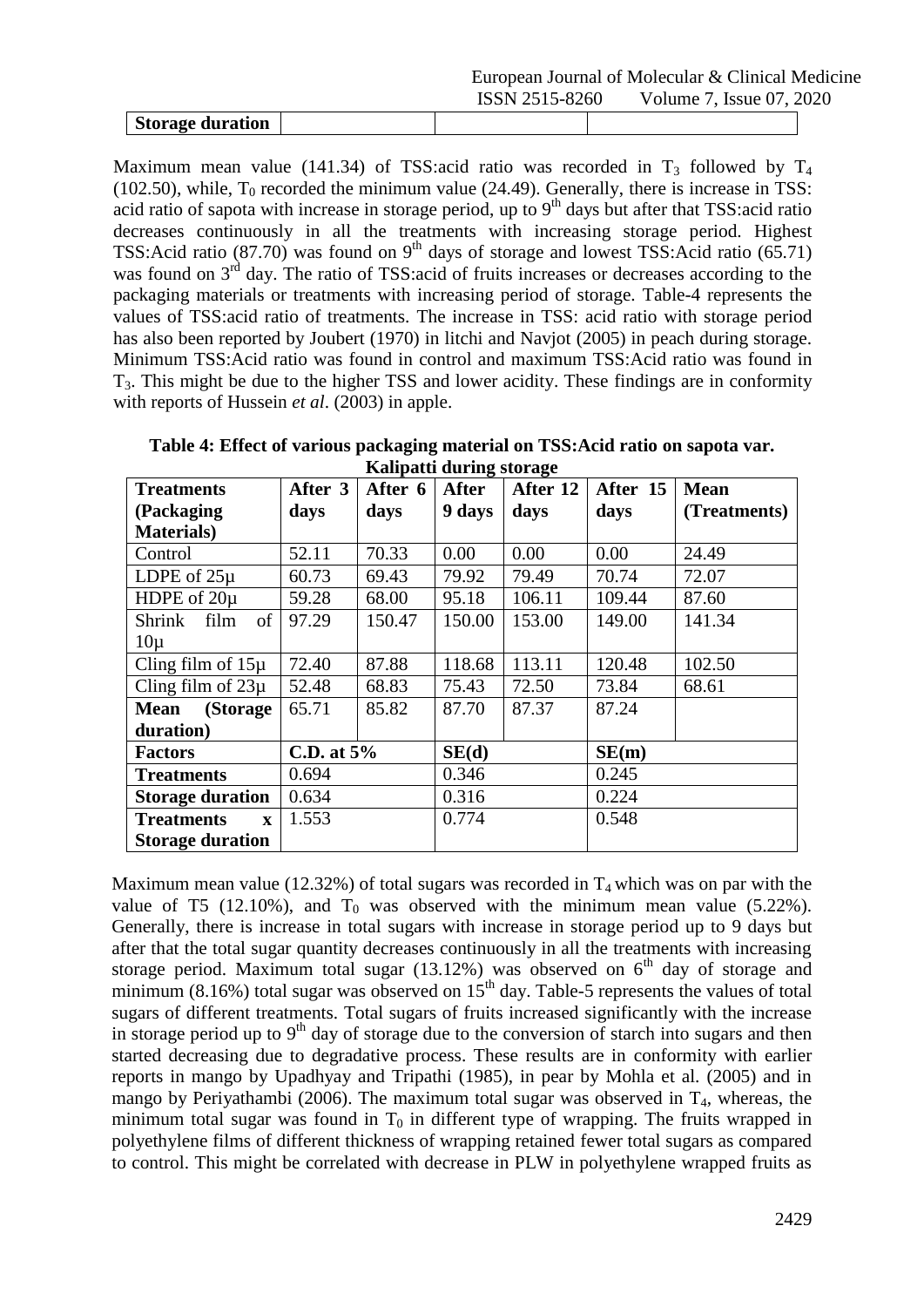European Journal of Molecular & Clinical Medicine

ISSN 2515-8260 Volume 7, Issue 07, 2020

compared to control fruit. These findings are with reports of Venkatesha and Reddy (1994) in guava.

|                                   |              |         | $\frac{1}{2}$ $\frac{1}{2}$ $\frac{1}{2}$ |          |          |              |
|-----------------------------------|--------------|---------|-------------------------------------------|----------|----------|--------------|
| <b>Treatments</b>                 | After 3      | After 6 | <b>After</b>                              | After 12 | After 15 | <b>Mean</b>  |
| (Packaging                        | days         | days    | 9 days                                    | days     | days     | (Treatments) |
| <b>Materials</b> )                |              |         |                                           |          |          |              |
| Control                           | 11.92        | 14.21   | 0.00                                      | 0.00     | 0.00     | 5.22         |
| LDPE of $25\mu$                   | 10.51        | 12.58   | 13.99                                     | 11.60    | 9.47     | 11.62        |
| HDPE of $20\mu$                   | 10.88        | 12.84   | 14.31                                     | 11.41    | 9.90     | 11.87        |
| Shrink<br>of<br>film              | 10.30        | 12.76   | 13.79                                     | 11.69    | 9.53     | 11.60        |
| $10\mu$                           |              |         |                                           |          |          |              |
| Cling film of $15\mu$             | 11.24        | 13.32   | 14.69                                     | 12.24    | 10.13    | 12.32        |
| Cling film of $23\mu$             | 10.99        | 13.09   | 14.48                                     | 11.97    | 9.99     | 12.10        |
| <b>Mean</b><br>(Storage)          | 10.98        | 13.12   | 11.88                                     | 9.81     | 8.16     |              |
| duration)                         |              |         |                                           |          |          |              |
| <b>Factors</b>                    | C.D. at $5%$ |         | SE(d)                                     |          | SE(m)    |              |
| <b>Treatments</b>                 | 0.614        |         | 0.306                                     |          | 0.216    |              |
| <b>Storage duration</b>           | 0.560        |         | 0.279                                     |          | 0.198    |              |
| <b>Treatments</b><br>$\mathbf{x}$ | 1.373        |         | 0.684                                     |          | 0.484    |              |
| <b>Storage duration</b>           |              |         |                                           |          |          |              |

**Table 5: Effect of various packaging material on Total Sugars on sapota var. Kalipatti during storage**

Maximum mean value (7.52%) was recorded in  $T_5$  which was on par with the value of  $T_4$ (7.49%), while the minimum mean value was recorded in  $T_0$  (3.16%). Generally, with increase of storage period, there is rise in reducing sugars up to 9 days but after that the reducing sugar quantity decreases continuously in all the treatments with increasing storage period. Maximum reducing sugar  $(8.02\%)$  was observed on  $6<sup>th</sup>$  days of storage and minimum reducing sugar (4.21%) was observed on  $15<sup>th</sup>$  day. Table-6 represents the values of reducing sugars of different treatments. Reducing sugars of fruits increased significantly with the increase in storage period up to 9th day of storage due to the conversion of starch into sugars and then started decreasing due to degradative process. The maximum value of reducing sugars was found in  $T_4$ , whereas, the minimum value of reducing sugars was found in  $T_0$  in different type of wrapping. The fruits wrapped in polyethylene films of different thickness of wrapping retained fewer reducing sugars as compared to control. This might be correlated with decrease in PLW in polyethylene wrapped fruits as compared to control fruit.

**Table 6: Effect of various packaging material on Reducing Sugars on sapota var. Kalipatti during storage**

| <b>Treatments</b>           | After 3 | After 6 | ັ<br><b>After</b> | After 12 | After 15 | <b>Mean</b>  |
|-----------------------------|---------|---------|-------------------|----------|----------|--------------|
| (Packaging)                 | days    | days    | 9 days            | days     | days     | (Treatments) |
| <b>Materials</b> )          |         |         |                   |          |          |              |
| Control                     | 7.29    | 8.57    | 0.00              | 0.00     | 0.00     | 3.17         |
| LDPE of $25\mu$             | 6.77    | 7.81    | 8.40              | 7.82     | 4.74     | 7.10         |
| HDPE of $20\mu$             | 6.98    | 7.69    | 9.04              | 7.53     | 4.99     | 7.10         |
| of<br><b>Shrink</b><br>film | 6.31    | 7.77    | 8.27              | 7.61     | 4.80     | 6.94         |
| $10\mu$                     |         |         |                   |          |          |              |
| Cling film of $15\mu$       | 6.24    | 8.22    | 9.36              | 8.11     | 5.49     | 7.49         |
| Cling film of $23\mu$       | 7.14    | 8.10    | 9.20              | 7.88     | 5.31     | 7.52         |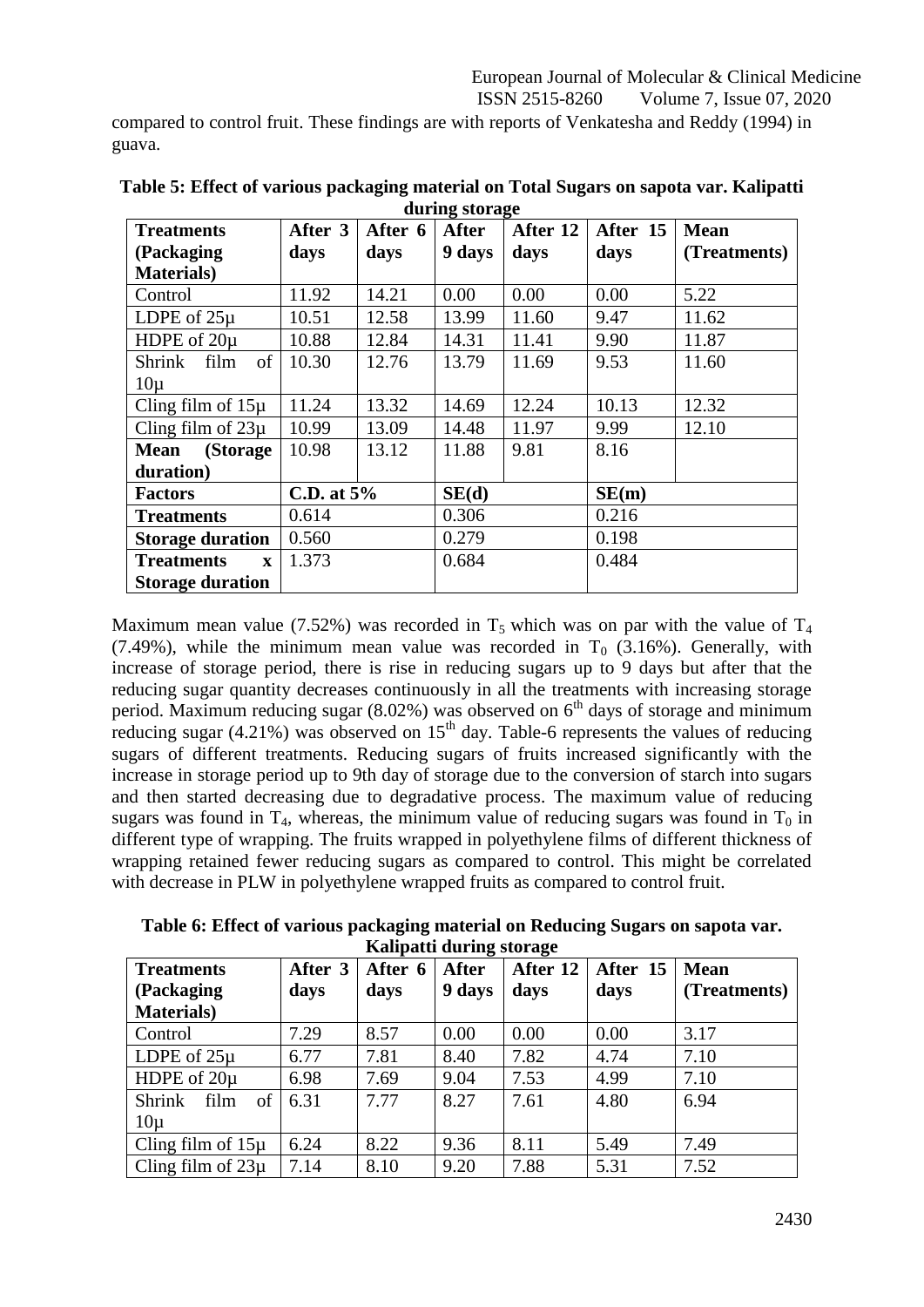| (Storage $\vert 6.79$ )<br><b>Mean</b> |               | 8.02 | 7.38  | 6.50 | 4.21  |  |
|----------------------------------------|---------------|------|-------|------|-------|--|
| duration)                              |               |      |       |      |       |  |
| <b>Factors</b>                         | C.D. at $5\%$ |      | SE(d) |      | SE(m) |  |
| <b>Treatments</b>                      | 0.144         |      | 0.072 |      | 0.051 |  |
| <b>Storage duration</b>                | 0.131         |      | 0.065 |      | 0.046 |  |
| <b>Treatments</b>                      | 0.321         |      | 0.160 |      | 0.113 |  |
| <b>Storage duration</b>                |               |      |       |      |       |  |

Maximum mean value was recorded in  $T_4$  (4.83%) followed by  $T_3$  (4.64%) and minimum mean value in  $T_0$  (2.06%). In general, non-reducing sugar of sapota increases with increasing period of storage up to  $9<sup>th</sup>$  days but after that the non-reducing sugar quantity decreases continuously in all the treatments with increasing storage period. Maximum non-reducing sugar (5.10%) was recorded on  $6<sup>th</sup>$  day of storage. While minimum value was recorded was  $3.31\%$  on  $12<sup>th</sup>$  day of storage. Generally, there is rise in non-reducing sugars with increase in storage period up to 9 days, and later it starts to decrease. Table-7 represents the values of non-reducing sugars of different treatments. The non-reducing sugar content of fruits decreased with increasing period of storage in all treatments up to  $15<sup>th</sup>$  day of storage. This can be because of conversion of non-reducing sugar into reducing sugar. Minimum nonreducing sugar was recorded in control and the maximum non-reducing sugar was recorded in  $T_4$  on  $9^{th}$  day of storage.

| <b>Treatments</b>                 | After 3       | After 6 | After 9 | ັ<br><b>After</b> | After 15 | <b>Mean</b>  |
|-----------------------------------|---------------|---------|---------|-------------------|----------|--------------|
| (Packaging)                       | days          | days    | days    | 12 days           | days     | (Treatments) |
| <b>Materials</b> )                |               |         |         |                   |          |              |
| Control                           | 4.64          | 5.66    | 0.00    | 0.00              | 0.00     | 2.06         |
| LDPE of $25\mu$                   | 3.76          | 4.77    | 5.60    | 3.79              | 4.72     | 4.52         |
| HDPE of 20µ                       | 3.90          | 5.17    | 5.28    | 3.89              | 4.91     | 4.62         |
| Shrink film of $10\mu$            | 3.90          | 5.00    | 5.52    | 4.08              | 4.73     | 4.64         |
| Cling film of $15\mu$             | 5.00          | 5.10    | 5.32    | 4.10              | 4.66     | 4.83         |
| Cling film of $23\mu$             | 3.84          | 5.00    | 5.39    | 4.10              | 4.68     | 4.60         |
| (Storage<br><b>Mean</b>           | 4.16          | 5.10    | 4.51    | 3.31              | 3.94     |              |
| duration)                         |               |         |         |                   |          |              |
| <b>Factors</b>                    | C.D. at $5\%$ |         | SE(d)   |                   | SE(m)    |              |
| <b>Treatments</b>                 | 0.070         |         | 0.035   |                   | 0.025    |              |
| <b>Storage duration</b>           | 0.064         |         | 0.032   |                   | 0.023    |              |
| <b>Treatments</b><br>$\mathbf{x}$ | 0.156         |         | 0.078   |                   | 0.055    |              |
| <b>Storage duration</b>           |               |         |         |                   |          |              |

**Table 7: Effect of various packaging material on Non-reducing Sugars on sapota var. Kalipatti during storage**

Maximum mean value (88.86) was found in  $T_3$ , and minimum value was recorded in  $T_0$ (16.29) In general, sugar: acid ratio of sapota increases with increasing period of storage up to 9<sup>th</sup> days but after that the sugar:acid ratio decreases continuously in all the treatments with increasing storage period. Maximum sugar:acid ratio (59.50) was found on  $9<sup>th</sup>$  day of storage, while minimum value (40.17) was recorded on  $3<sup>rd</sup>$  day of storage. Generally, with increase in storage period, sugar-acid ratio of sapota increases up to 9th day after that decreases, irrespective of packaging material used. Table-7 represents the values of Sugar-acid ratio of different treatments. The total sugar present in the fruit maintained the quantity of simple sugar due to this the ratio increase or decrease during the period of storage with respect to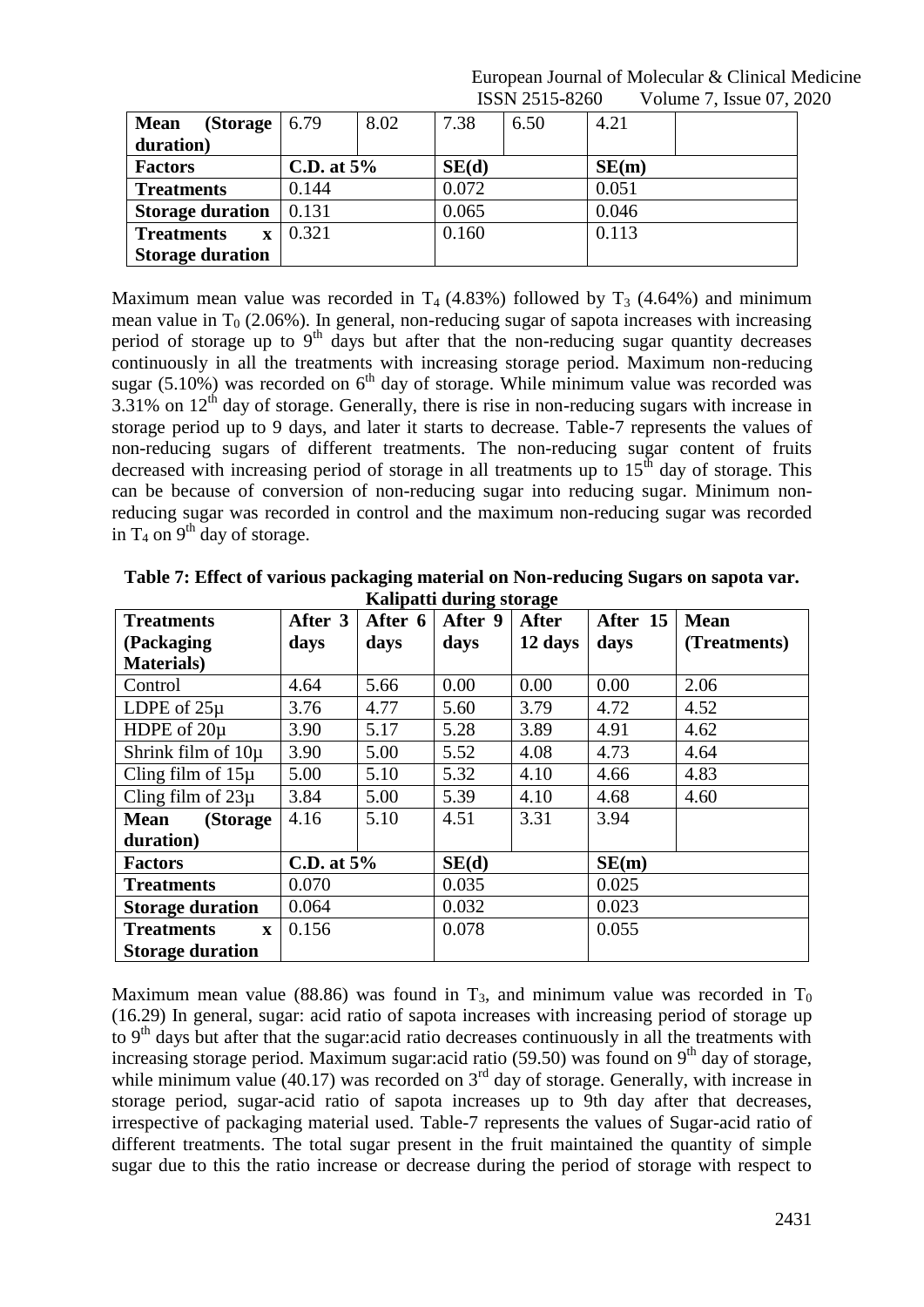acid quantity (ChitraMani & Kumar, P. (2020); Sharma, M., & Kumar, P. (2020); Chand, J., & Kumar, P. (2020); Naik, M., & Kumar, P. (2020); Kumar, P., & Naik, M. (2020); Kumar, P., & Dwivedi, P. (2020); Devi, P., & Kumar, P. (2020); Kumari, P., & Kumar, P. (2020); Kaur, S., & Kumar, P. (2020); Devi, P., & Kumar, P. (2020); Sharma, K., & Kumar, P. (2020); Kumar, S. B. P. (2020); Devi, P., & Kumar, P. (2020); Chand, J., & Kumar, P. (2020).

| <b>Treatments</b>                 | After 3      | After 6 | <b>After</b> | After 12 | After 15 | <b>Mean</b>  |
|-----------------------------------|--------------|---------|--------------|----------|----------|--------------|
| (Packaging)                       | days         | days    | 9 days       | days     | days     | (Treatments) |
| <b>Materials</b> )                |              |         |              |          |          |              |
| Control                           | 34.07        | 47.38   | 0.00         | 0.00     | 0.00     | 16.29        |
| LDPE of $25\mu$                   | 36.24        | 44.90   | 53.78        | 50.43    | 41.13    | 45.30        |
| HDPE of $20\mu$                   | 36.23        | 44.29   | 65.04        | 67.12    | 61.81    | 54.90        |
| of<br>Shrink<br>film              | 57.22        | 98.08   | 105.00       | 97.33    | 86.64    | 88.86        |
| $10\mu$                           |              |         |              |          |          |              |
| Cling film of $15\mu$             | 44.97        | 57.91   | 81.57        | 72.00    | 67.53    | 64.80        |
| Cling film of $23\mu$             | 32.30        | 45.10   | 51.69        | 46.00    | 41.59    | 43.33        |
| (Storage<br>Mean                  | 40.17        | 56.28   | 59.50        | 55.49    | 49.79    |              |
| duration)                         |              |         |              |          |          |              |
| <b>Factors</b>                    | C.D. at $5%$ |         | SE(d)        |          | SE(m)    |              |
| <b>Treatments</b>                 | 0.695        |         | 0.346        |          | 0.245    |              |
| <b>Storage duration</b>           | 0.634        |         | 0.316        |          | 0.224    |              |
| <b>Treatments</b><br>$\mathbf{x}$ | 1.553        |         | 0.775        |          | 0.548    |              |
| <b>Storage duration</b>           |              |         |              |          |          |              |

**Table 8: Effect of various packaging material on Sugar:Acid ratio on sapota var. Kalipatti during storage**

### **4. CONCLUSION**

From this investigation in sapota cv. Kalipatti, it can be concluded that the various packaging materials used for storing fruits at controlled conditions,  $T_3$  (shrink film) has reported the best results in terms of shelf life and the quality. Shrink film reported with the lowest mean PLW (%) among all the treatments. The bio-chemical parameters such as TSS, Acidity, Vitamin C, and sugars were found to be best as compared with all other packaging materials. Highest Sugar:Acid ratio and TSS:Acid ratio was observed in  $T_3$ . Therefore, among all the packaging materials, Shrink Film is advisable for packaging of sapota fruits.

# **REFERENCES**

- [1] Anonymous (2011). Indian Horticulture Database (Chief ed. Bijay Kumar) National Horticulture Board, Ministry of Horticulture, Govt. of India. Gurgaon
- [2] Anonymous (2015-16). Indian Horticulture Database, sapota. (www.nhb.gov.in).
- [3] Aradhya, S. M., Policegourdra, R. S., Hanji, S. H., & Mahadeviah, M. (2006). Pre and Post Harvest Technology of Sapota. *Indian Food Packer*, *60*(1), 63.
- [4] Baldwin, E. A., Nisperos-Carriedo, M., Shaw, P. E., & Burns, J. K. (1995). Effect of coatings and prolonged storage conditions on fresh orange flavor volatiles, degrees brix, and ascorbic acid levels. *Journal of Agricultural and food chemistry*, *43*(5), 1321-1331.
- [5] Bose, T. K., & Mitra, S. M. (1990). Tropical and subtropical fruits. *Naya Proksh Publ., Calcutta, India*, 823.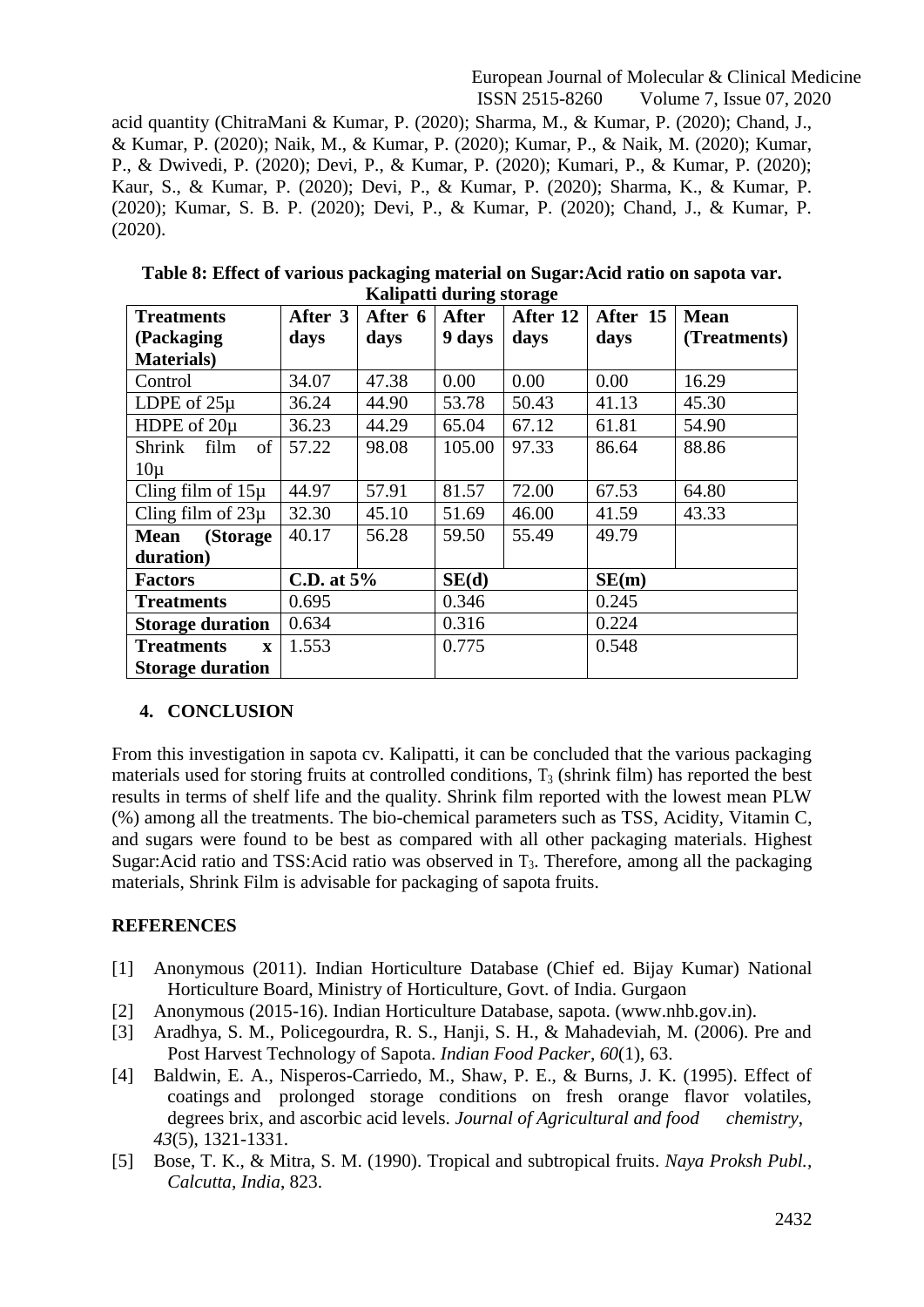- [6] Chundawat B. S., (1998). Sapota Agrotech Publishing Academy, Udaipur, India
- [7] Damodaran, T., Attri, B. L., Medhi, R. P., Nair, S. A., & Alex, L. (2001). Studies on post-harvest management of sapota (*Achras zapota*) cv. Cricket Ball during storage. *Indian Journal of Horticulture*, *58*(4), 342-345.
- [8] Hussein, M. A., El-Mahdy, T. K., & Ibrahim, A. A. (2003). Effect of calcium chloride and gibberellic acid treatments on Anna and Dorsett Golden apples during storage. 2. chemical characteristics of fruits. *Assiut Journal of Agricultural Sciences (Egypt)*.
- [9] Joshua, P., & Sathiamoorthy, S. (1993). Storage of sapota fruits in polythene bags. *South Indian Horticulture*, *41*, 368-368.
- [10] Joubert, A. J. (1970). The Litchi and Citrus Subtropics. Fruit Research Institute (South Africa) Bulletin, No. 389.
- [11] Kariyanna, K. M., Bojappa and Reddy, T. V. (1993, May 24-28). Influence of some Harvest Treatments on ripening and quality of sapota fruits. Golden Jubilee Symposium, Horticultural Research on Changing Scenario, Abstract, p: 300. (Banglore).
- [12] Khurana, H. K., & Kanawjia, S. K. (2006). Application of Manathermosonication in Food Processing. *Packaging India*, *39*(3), 9.
- [13] Mazumdar, B. C., & Majumder, K. (2003). Methods on physico-chemical analysis of fruits, Daya Publ. *House, Delhi, India*, 93-139.
- [14] Meena, H. R., Kingsly, A. R. P., & Jain, R. K. (2009). Effect of post-harvest treatments on shelf life of ber fruits. *Indian Journal of Horticulture*, *66*(1), 58-61.
- [15] Siddiqui, M. W., Longkumer, M., Ahmad, M. S., Barman, K., Thakur, P. K., & Kabir, J. (2014). Postharvest biology and technology of sapota: A concise review. *Acta physiologiae plantarum*, *36*(12), 3115-3122.
- [16] Mohla, R., & Singh, S. (2003, October). Shelf life of sub-tropical sand pear as influenced by picking dates and packing materials under ambient conditions. In *VII International Symposium on Temperate Zone Fruits in the Tropics and Subtropics-Part Two 696* (pp. 493-495).
- [17] Singh, G. (2005). Effect Of Calcium And Packaging On Storage Of Peach At Different Maturity Stages (Doctoral dissertation, Punjab Agricultural University; Ludhiana).
- [18] Panse, V. G., & Sukhatme, P. V. E. (1985) Statistical Methods for Agricultural Workers. *Indian Council of Agricultural Research, New Delhi, India*.
- [19] Panwar, J. S. (1980). Post-harvest Physiology and Storage Behaviour of Ber Fruit (*Zizyphus Mauritiana* Lamk.) in Relation to Temperature and Various Treatments Cv:(Umran and Kaithli) (Doctoral dissertation, Horticulture, CCSHAU, Hisar).
- [20] Periyathambi, R. (2006). Effect of calcium salts and wrapper on the ambient storage of Dasheri mango. M.Sc. Thesis, Punjab Agricultural University, Ludhiana, Punjab, India.
- [21] Rangana, S. (1979). Manual Analysis of fruit and vegetable products. Tata McGrow Hill pub. *Co. Ltd. New Delhi*, *363*.
- [22] Reddy, M. G. (1959). Physico chemical investigations on sapota and its products. *M. Sc. (Food Tech) Thesis*.
- [23] Salunkhe, D. K., & Desai, B. B. (1984). Postharvest Biotechnology of Fruits. Vol. 1 CRC Press. *Inc. Florida*, 43-57.
- [24] Sudha, R., Ponnuswami, V., & Kavino, M. (2007). Influence of packaging treatments on the physical and biochemical characteristics of sapota fruits. *Indian Journal of Horticulture*, *64*(2), 222-225.
- [25] Upadhyay, J. P. and Tripathi, B. M. (1985). Post-harvest changes during storage and ripening of Gurjeet mango (*Mangifera indica* L.) fruits. *Progressive Horticulture*, **17**(1):25-27.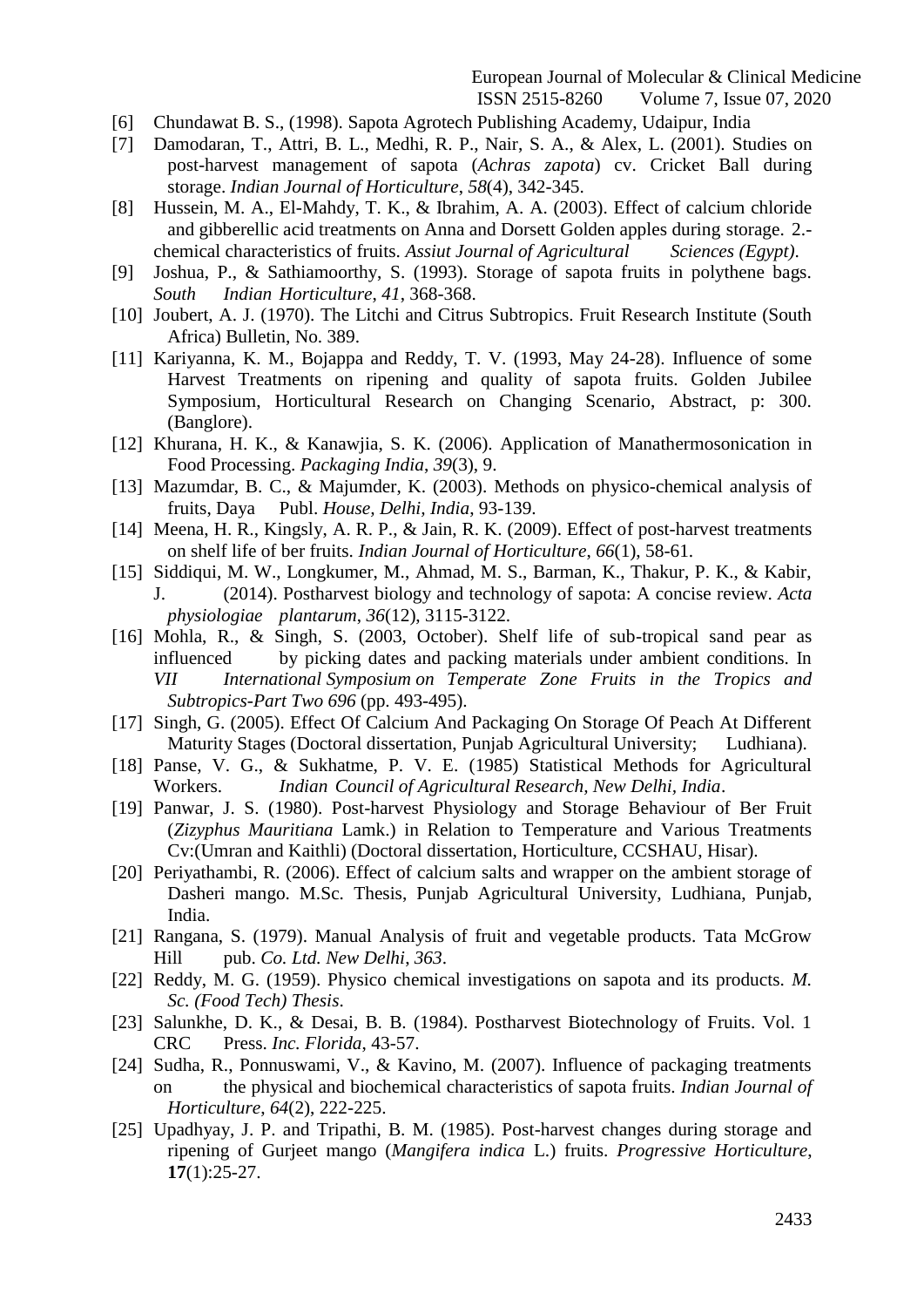- [26] Venkatesha, M., & Venkatesh Reddy, T. (1994). Use of Polyethylene Bags to extend the Shelf life of Guava (*Psidium guajava* L.) Fruits. *Indian Food Packer*, *48*, 5-5.
- [27] Yadav, M., Kumar, N., Singh, D. B., & Singh, G. K. (2010). Effect of post-harvest treatments on shelf-life and quality of Kinnow mandarin. *Indian Journal of Horticulture*, *67*(2), 243-248.
- [28] ChitraMani, P. K. (2020). Evaluation of antimony induced biochemical shift in mustard. Plant Archives, 20(2), 3493-3498.
- [29] Sharma, M., & Kumar, P. (2020). Biochemical alteration of mustard grown under tin contaminated soil. Plant Archives, 20(2), 3487-3492.
- [30] Chand, J., & Kumar, P. (2020). Yield attribute shift of mustard grown under cadmium contaminated soil. Plant Archives, 20(2), 3518-3523.
- [31] Naik, M., & Kumar, P. (2020). Role of growth regulators and microbes for metal detoxification in plants and soil. Plant Archives, 20(2), 2820-2824.
- [32] Kumar, P., & Naik, M. (2020). Biotic symbiosis and plant growth regulators as a strategy against cadmium and lead stress in chickpea. Plant Archives, 20(2), 2495-2500.
- [33] Kumar, P., & Dwivedi, P. (2020). Lignin estimation in sorghum leaves grown under hazardous waste site. Plant Archives, 20(2), 2558-2561.
- [34] Devi, P., & Kumar, P. (2020). Concept and Application of Phytoremediation in the Fight of Heavy Metal Toxicity. Journal of Pharmaceutical Sciences and Research, 12(6), 795-804.
- [35] Kumari, P., & Kumar, P. (2020). Trichoderma fungus in mitigation of rhizosphere arsenic: with special reference to biochemical changes. Plant Archives, 20(2), 3512- 3517.
- [36] Kaur, S., & Kumar, P. (2020). Ameliorative effect of trichoderma, rhizobium and mycorrhiza on internodal length, leaf area and total soluble protein in mung bean (Vigna radiata [L.] R. Wilazek) under drought stress. Journal of Pharmacognosy and Phytochemistry, 9(4), 971-977.
- [37] Devi, P., & Kumar, P. (2020). Effect of bioremediation on internodal length and leaf area of maize plant cultivated in contaminated soil with chromium metal. Journal of Pharmacognosy and Phytochemistry, 9(4), 1408-1413.
- [38] Sharma, K., & Kumar, P. (2020). Mitigating the effect of biofertilizers on morphological and biochemical level in pearl millet grown under mercury toxicity. Journal of Pharmacognosy and Phytochemistry, 9(4), 955-961.
- [39] Kumar, S. B. P. (2020). Salinity stress, its physiological response and mitigating effects of microbial bio inoculants and organic compounds. Journal of Pharmacognosy and Phytochemistry, 9(4), 1397-1303.
- [40] Devi, P., & Kumar, P. (2020). Enhancement effect of biofertilizers on germination percentage and plant height in maize grown under chromium toxic soil. Journal of Pharmacognosy and Phytochemistry, 9(4), 702-707.
- [41] Chand, J., & Kumar, P. (2020). Biochemical shift of mustard grown under cadmium contaminated soil. Journal of Pharmacognosy and Phytochemistry, 9(3), 178-183.
- [42] Kumar, P. (2019). Evaluation Of Internodal Length And Node Number Of Pea Treated With Heavy Metal, Polyamines And Glomus. Journal of the Gujarat Research Society, 21(10s), 518-523.
- [43] Kumar, D., Rameshwar, S. D., & Kumar, P. (2019). Effect Of Intergated Application Of Inorganic And Organic Fertilizers On The Roots Of Chickpea. Plant Archives, 19(1), 857-860.
- [44] Dey, S. R., & Kumar, P. (2019). Analysis of Available Nitrogen of Wheat Cultivated Soil Treated with Organic and Inorganic Source of Fertilizers. Int. J. Curr. Microbiol. App. Sci, 8(8), 2986-2990.